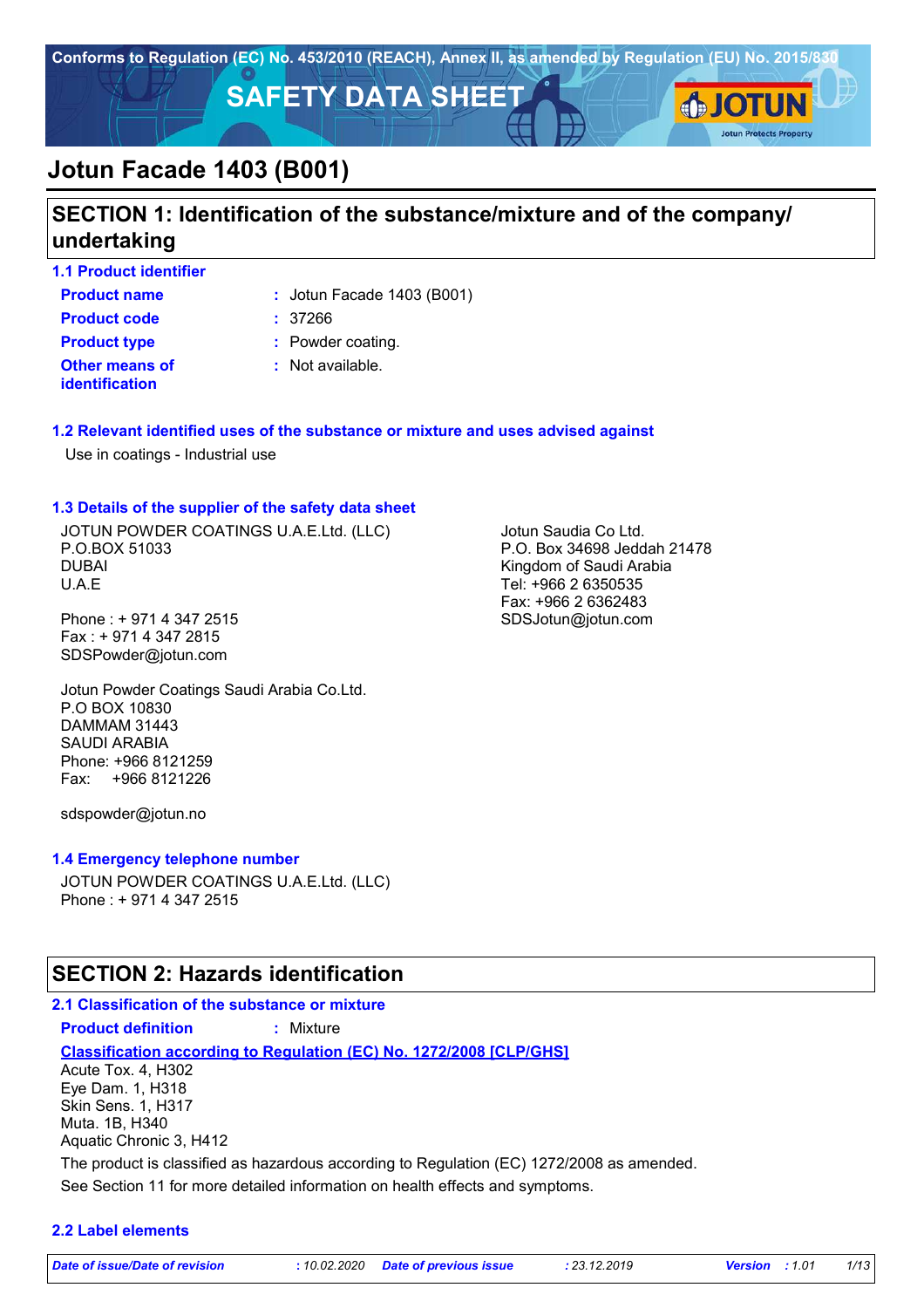# **SECTION 2: Hazards identification**

| <b>Hazard pictograms</b>                                                                                                                                        |                                                                                                                                                                                                                                                                                                |
|-----------------------------------------------------------------------------------------------------------------------------------------------------------------|------------------------------------------------------------------------------------------------------------------------------------------------------------------------------------------------------------------------------------------------------------------------------------------------|
| <b>Signal word</b>                                                                                                                                              | : Danger.                                                                                                                                                                                                                                                                                      |
| <b>Hazard statements</b>                                                                                                                                        | : H302 - Harmful if swallowed.<br>H318 - Causes serious eye damage.<br>H317 - May cause an allergic skin reaction.<br>H340 - May cause genetic defects.<br>H412 - Harmful to aquatic life with long lasting effects.                                                                           |
| <b>Precautionary statements</b>                                                                                                                                 |                                                                                                                                                                                                                                                                                                |
| <b>General</b>                                                                                                                                                  | : Not applicable.                                                                                                                                                                                                                                                                              |
| <b>Prevention</b>                                                                                                                                               | : P201 - Obtain special instructions before use.<br>P280 - Wear protective gloves. Wear eye or face protection. Wear protective<br>clothing.<br>P273 - Avoid release to the environment.                                                                                                       |
| <b>Response</b>                                                                                                                                                 | : P333 + P313 - If skin irritation or rash occurs: Get medical attention.<br>P305 + P351 + P338 + P310 - IF IN EYES: Rinse cautiously with water for several<br>minutes. Remove contact lenses, if present and easy to do. Continue rinsing.<br>Immediately call a POISON CENTER or physician. |
| <b>Storage</b>                                                                                                                                                  | : P405 - Store locked up.                                                                                                                                                                                                                                                                      |
| <b>Disposal</b>                                                                                                                                                 | : P501 - Dispose of contents and container in accordance with all local, regional,<br>national and international regulations.                                                                                                                                                                  |
| <b>Hazardous ingredients</b>                                                                                                                                    | : $1,3,5$ -tris(oxiranylmethyl)-1,3,5-triazine-2,4,6(1h,3h,5h)-trione<br>zinc di(benzothiazol-2-yl) disulphide<br>N,N,N,N-tetrakis(4,6-bis(butyl-(N-methyl-2,2,6,6-tetramethylpiperidin-4-yl)amino)<br>triazin-2-yl)-4,7-diazadecane-1,10-diamine                                              |
| <b>Supplemental label</b><br>elements                                                                                                                           | : Not applicable.                                                                                                                                                                                                                                                                              |
| <b>Annex XVII - Restrictions</b><br>on the manufacture,<br>placing on the market and<br>use of certain dangerous<br>substances, mixtures and<br><b>articles</b> | : Restricted to professional users.                                                                                                                                                                                                                                                            |
| <b>Special packaging requirements</b>                                                                                                                           |                                                                                                                                                                                                                                                                                                |
| <b>Containers to be fitted</b><br>with child-resistant<br>fastenings                                                                                            | : Not applicable.                                                                                                                                                                                                                                                                              |
| <b>Tactile warning of danger : Not applicable.</b>                                                                                                              |                                                                                                                                                                                                                                                                                                |
| <b>2.3 Other hazards</b>                                                                                                                                        |                                                                                                                                                                                                                                                                                                |
| Other hazards which do<br>not result in classification                                                                                                          | : None known.                                                                                                                                                                                                                                                                                  |

## **SECTION 3: Composition/information on ingredients**

**3.2 Mixtures :** Mixture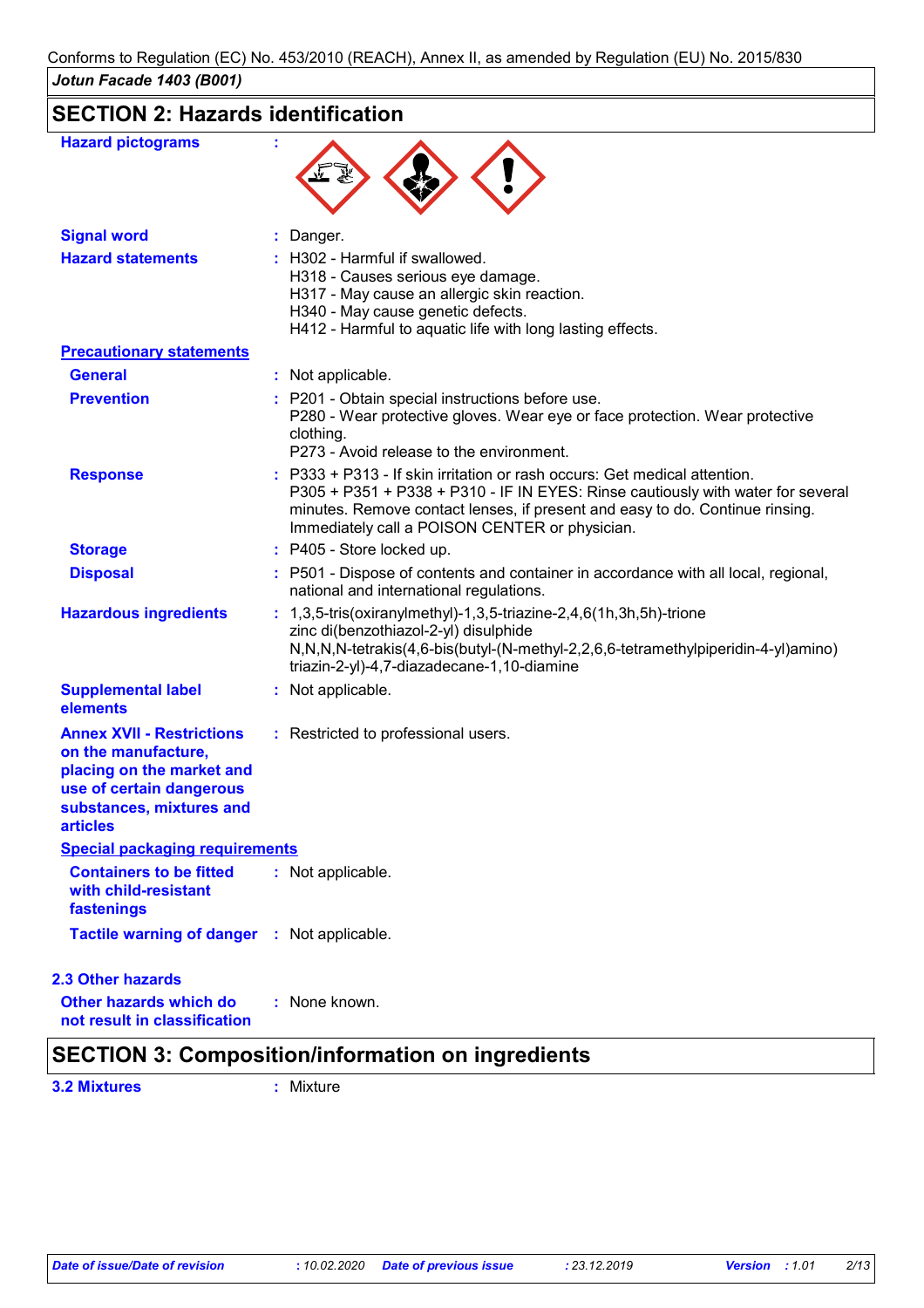## **SECTION 3: Composition/information on ingredients**

| <b>Product/ingredient name</b>                                                                                                                                      | <b>Identifiers</b>                                       | <b>Weight %</b> | <b>Regulation (EC) No.</b><br>1272/2008 [CLP]                                                                                                             | <b>Type</b> |
|---------------------------------------------------------------------------------------------------------------------------------------------------------------------|----------------------------------------------------------|-----------------|-----------------------------------------------------------------------------------------------------------------------------------------------------------|-------------|
| 1,3,5-tris(oxiranylmethyl)-1,3,<br>5-triazine-2,4,6(1h,3h,5h)-trione                                                                                                | $EC: 219-514-3$<br>CAS: 2451-62-9<br>Index: 615-021-00-6 | $<$ 10          | Acute Tox. 3, H301<br>Acute Tox. 3, H331<br>Eye Dam. 1, H318<br>Skin Sens. 1, H317<br>Muta. 1B, H340<br><b>STOT RE 2, H373</b><br>Aquatic Chronic 3, H412 | $[1]$       |
| zinc di(benzothiazol-2-yl)<br>disulphide                                                                                                                            | $EC: 205-840-3$<br>CAS: 155-04-4                         | 2.5             | Skin Sens. 1, H317<br>Aquatic Acute 1, H400 (M=1)<br>Aquatic Chronic 1, H410<br>$(M=1)$                                                                   | $[1]$       |
| $N, N, N$ -tetrakis $(4, 6$ -bis $(buty)-(N-$<br>methyl-2,2,6,6-tetramethylpiperidin- CAS: 106990-43-6<br>4-yl)amino)triazin-2-yl)-4,<br>7-diazadecane-1,10-diamine | $EC: 401-990-0$                                          | <1              | <b>Skin Sens. 1, H317</b><br><b>STOT RE 2, H373</b><br>(lymphatic system)<br>Aquatic Chronic 2, H411                                                      | $[1]$       |
|                                                                                                                                                                     |                                                          |                 | See Section 16 for the full<br>text of the H statements<br>declared above.                                                                                |             |

There are no additional ingredients present which, within the current knowledge of the supplier and in the concentrations applicable, are classified as hazardous to health or the environment, are PBTs, vPvBs or Substances of equivalent concern, or have been assigned a workplace exposure limit and hence require reporting in this section.

## Type

[1] Substance classified with a health or environmental hazard

[2] Substance with a workplace exposure limit

[3] Substance meets the criteria for PBT according to Regulation (EC) No. 1907/2006, Annex XIII

[4] Substance meets the criteria for vPvB according to Regulation (EC) No. 1907/2006, Annex XIII

[5] Substance of equivalent concern

[6] Additional disclosure due to company policy

Occupational exposure limits, if available, are listed in Section 8.

# **SECTION 4: First aid measures**

#### **4.1 Description of first aid measures**

| <b>General</b>                    | : In all cases of doubt, or when symptoms persist, seek medical attention. Never give<br>anything by mouth to an unconscious person. If unconscious, place in recovery<br>position and seek medical advice.                                                                                                                                                                                                     |  |
|-----------------------------------|-----------------------------------------------------------------------------------------------------------------------------------------------------------------------------------------------------------------------------------------------------------------------------------------------------------------------------------------------------------------------------------------------------------------|--|
| Eye contact                       | : Check for and remove any contact lenses. Immediately flush eyes with running<br>water for at least 15 minutes, keeping eyelids open. Seek immediate medical<br>attention.                                                                                                                                                                                                                                     |  |
| <b>Inhalation</b>                 | : Remove to fresh air. Keep person warm and at rest. If not breathing, if breathing is<br>irregular or if respiratory arrest occurs, provide artificial respiration or oxygen by<br>trained personnel.                                                                                                                                                                                                          |  |
| <b>Skin contact</b>               | : Remove contaminated clothing and shoes. Wash skin thoroughly with soap and<br>water or use recognised skin cleanser. Do NOT use solvents or thinners.                                                                                                                                                                                                                                                         |  |
| <b>Ingestion</b>                  | : If swallowed, seek medical advice immediately and show the container or label.<br>Keep person warm and at rest. Do NOT induce vomiting.                                                                                                                                                                                                                                                                       |  |
| <b>Protection of first-aiders</b> | : No action shall be taken involving any personal risk or without suitable training. If it<br>is suspected that fumes are still present, the rescuer should wear an appropriate<br>mask or self-contained breathing apparatus. It may be dangerous to the person<br>providing aid to give mouth-to-mouth resuscitation. Wash contaminated clothing<br>thoroughly with water before removing it, or wear gloves. |  |

**4.2 Most important symptoms and effects, both acute and delayed Over-exposure signs/symptoms**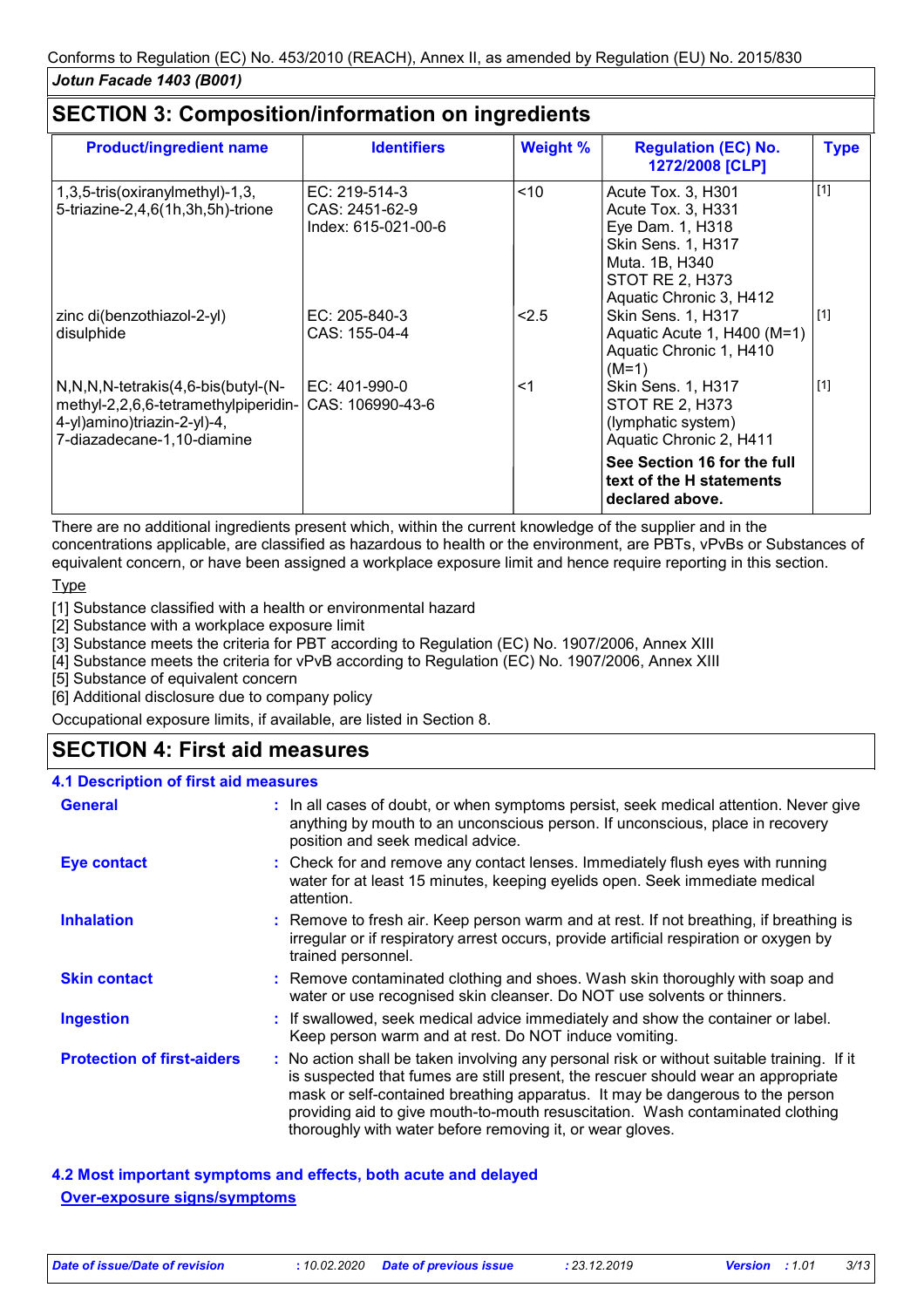# **SECTION 4: First aid measures**

| <b>Eye contact</b>         | : Adverse symptoms may include the following:<br>pain<br>watering<br>redness                                                                                             |
|----------------------------|--------------------------------------------------------------------------------------------------------------------------------------------------------------------------|
| <b>Inhalation</b>          | : No specific data.                                                                                                                                                      |
| <b>Skin contact</b>        | : Adverse symptoms may include the following:<br>pain or irritation<br>redness<br>blistering may occur                                                                   |
| <b>Ingestion</b>           | : Adverse symptoms may include the following:<br>stomach pains                                                                                                           |
|                            | 4.3 Indication of any immediate medical attention and special treatment needed                                                                                           |
| <b>Notes to physician</b>  | : In case of inhalation of decomposition products in a fire, symptoms may be delayed.<br>The exposed person may need to be kept under medical surveillance for 48 hours. |
| <b>Specific treatments</b> | : No specific treatment.                                                                                                                                                 |

See toxicological information (Section 11)

| <b>SECTION 5: Firefighting measures</b>                           |                                                                                                                              |
|-------------------------------------------------------------------|------------------------------------------------------------------------------------------------------------------------------|
| 5.1 Extinguishing media<br><b>Suitable extinguishing</b><br>media | : Recommended: alcohol-resistant foam, $CO2$ blanket, water spray or mist.                                                   |
| <b>Unsuitable extinguishing</b><br>media                          | : Do not use water jet.<br>Do not use inert gas under high pressure (e.g. CO2).                                              |
|                                                                   | 5.2 Special hazards arising from the substance or mixture                                                                    |
| <b>Hazards from the</b><br>substance or mixture                   | : Fire will produce dense black smoke. Exposure to decomposition products may<br>cause a health hazard.                      |
|                                                                   | Fine dust clouds may form explosive mixtures with air.                                                                       |
| <b>Hazardous combustion</b><br>products                           | : Decomposition products may include the following materials: carbon monoxide,<br>carbon dioxide, smoke, oxides of nitrogen. |
| <b>5.3 Advice for firefighters</b>                                |                                                                                                                              |
| <b>Special protective actions</b><br>for fire-fighters            | : Cool closed containers exposed to fire with water. Do not release runoff from fire to<br>drains or watercourses.           |
| <b>Special protective</b><br>equipment for fire-fighters          | : Appropriate breathing apparatus may be required.                                                                           |

# **SECTION 6: Accidental release measures**

|                                         | 6.1 Personal precautions, protective equipment and emergency procedures                                                                                                                                                                    |
|-----------------------------------------|--------------------------------------------------------------------------------------------------------------------------------------------------------------------------------------------------------------------------------------------|
| For non-emergency<br>personnel          | : Exclude sources of ignition and ventilate the area. Avoid breathing dust. Refer to<br>protective measures listed in sections 7 and 8.                                                                                                    |
|                                         | For emergency responders : If specialised clothing is required to deal with the spillage, take note of any<br>information in Section 8 on suitable and unsuitable materials. See also the<br>information in "For non-emergency personnel". |
| <b>6.2 Environmental</b><br>precautions | : Do not allow to enter drains or watercourses. If the product contaminates lakes,<br>rivers, or sewers, inform the appropriate authorities in accordance with local<br>regulations.                                                       |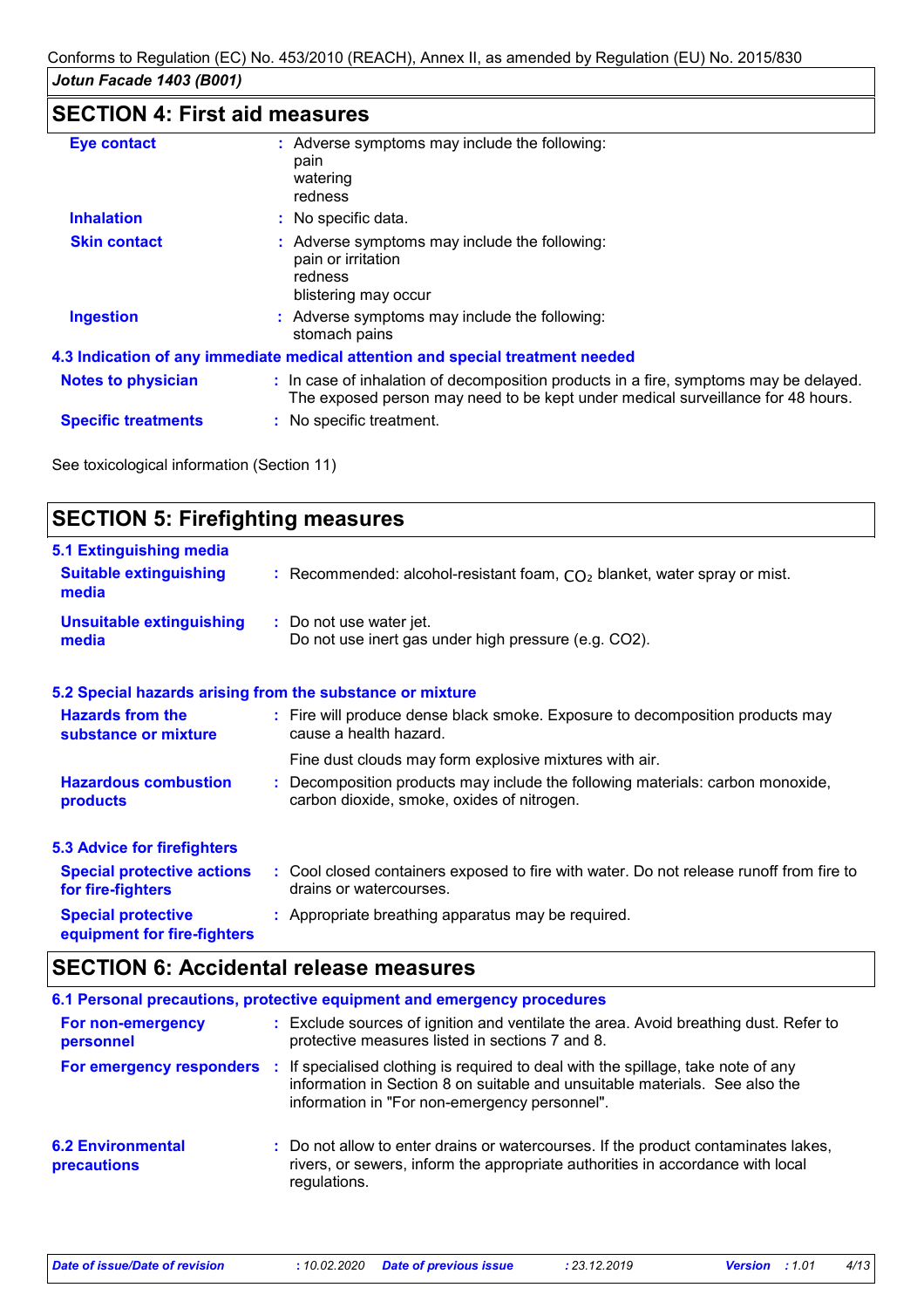## **SECTION 6: Accidental release measures**

| <b>6.3 Methods and material</b><br>for containment and<br>cleaning up | : Contain and collect spillage with an electrically protected vacuum cleaner or by wet-<br>brushing and place in container for disposal according to local regulations (see<br>section 13). Do not use a dry brush as dust clouds or static can be created. |
|-----------------------------------------------------------------------|-------------------------------------------------------------------------------------------------------------------------------------------------------------------------------------------------------------------------------------------------------------|
| 6.4 Reference to other<br><b>sections</b>                             | : See Section 1 for emergency contact information.<br>See Section 8 for information on appropriate personal protective equipment.                                                                                                                           |

See Section 13 for additional waste treatment information.

## **SECTION 7: Handling and storage**

The information in this section contains generic advice and guidance. The list of Identified Uses in Section 1 should be consulted for any available use-specific information provided in the Exposure Scenario(s).

#### **Advice should be taken from a competent occupational health practitioner on the assessment of employees with skin or respiratory complaints before the individual is exposed to the uncured product.**

## **7.1 Precautions for safe handling**

Precautions should be taken to prevent the formation of dusts in concentrations above flammable, explosive or occupational exposure limits.

Electrical equipment and lighting should be protected to appropriate standards to prevent dust coming into contact with hot surfaces, sparks or other ignition sources.

Mixture may charge electrostatically: always use earthing leads when transferring from one container to another. Operators should wear antistatic footwear and clothing and floors should be of the conducting type.

Keep away from heat, sparks and flame.

Avoid contact with skin and eyes. Avoid the inhalation of dust, particulates, spray or mist arising from the application of this mixture. Avoid inhalation of dust from sanding.

Eating, drinking and smoking should be prohibited in areas where this material is handled, stored and processed. Put on appropriate personal protective equipment (see Section 8).

Always keep in containers made from the same material as the original one.

Comply with the health and safety at work laws.

Do not allow to enter drains or watercourses.

## **7.2 Conditions for safe storage, including any incompatibilities**

Store in accordance with local regulations.

### **Additional information on storage conditions**

Observe label precautions. Store in a dry, cool and well-ventilated area. Keep away from heat and direct sunlight. Keep container tightly closed.

Keep away from sources of ignition. No smoking. Prevent unauthorised access. Containers that have been opened must be carefully resealed and kept upright to prevent leakage.

See Technical Data Sheet / packaging for further information.

### **7.3 Specific end use(s)**

: Not available.

**Recommendations : Industrial sector specific : solutions**

: Not available.

# **SECTION 8: Exposure controls/personal protection**

The information in this section contains generic advice and guidance. Information is provided based on typical anticipated uses of the product. Additional measures might be required for bulk handling or other uses that could significantly increase worker exposure or environmental releases.

## **8.1 Control parameters**

## **Occupational exposure limits**

No exposure limit value known. Dust Limit : 10 mg/m<sup>3</sup> (TWA of total inhalable dust) and 4 mg/m<sup>3</sup> (TWA of respirable)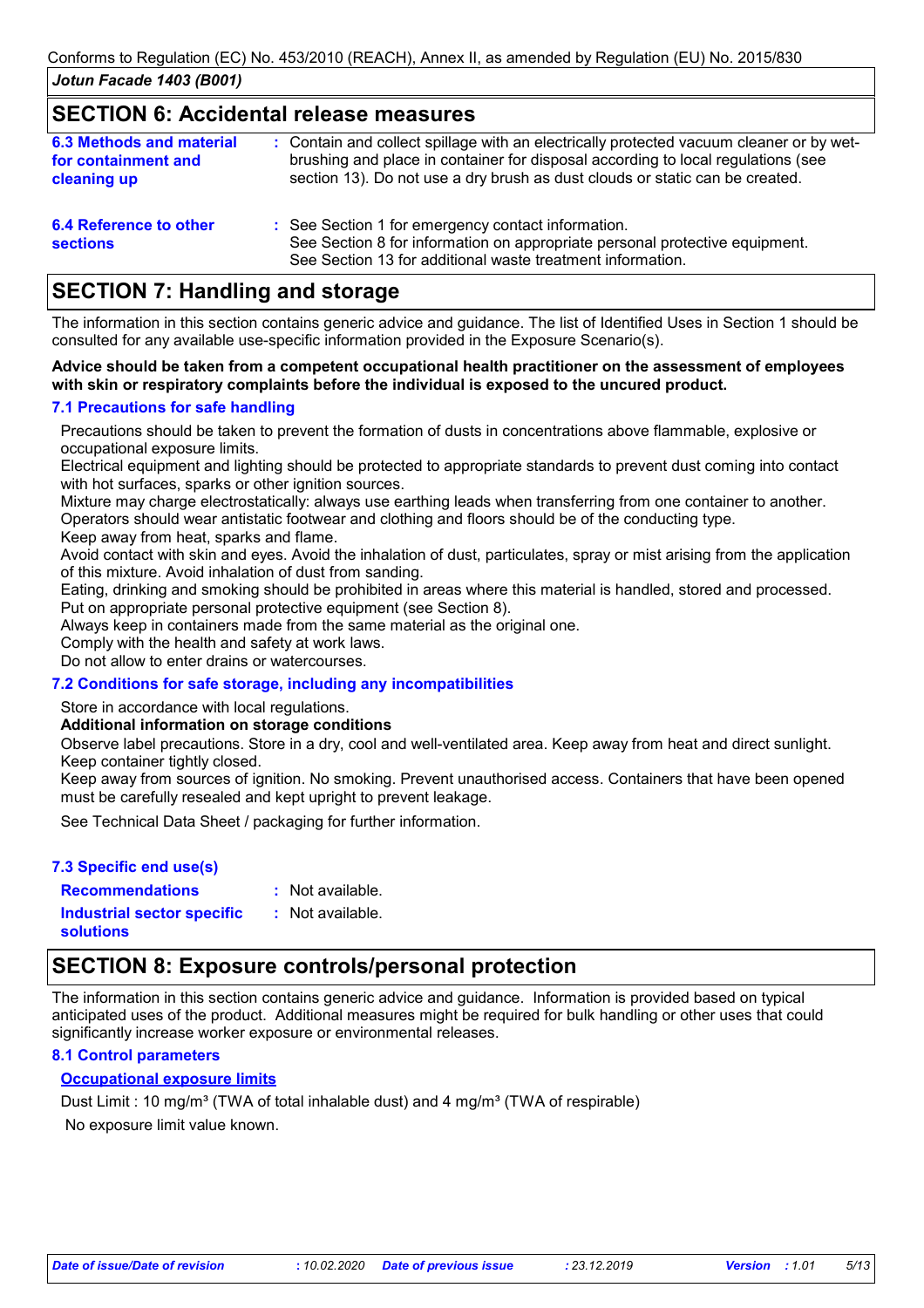# **SECTION 8: Exposure controls/personal protection**

| <b>Recommended monitoring</b><br>procedures | If this product contains ingredients with exposure limits, personal, workplace<br>atmosphere or biological monitoring may be required to determine the effectiveness<br>of the ventilation or other control measures and/or the necessity to use respiratory<br>protective equipment. Reference should be made to monitoring standards, such as<br>the following: European Standard EN 689 (Workplace atmospheres - Guidance for<br>the assessment of exposure by inhalation to chemical agents for comparison with<br>limit values and measurement strategy) European Standard EN 14042 (Workplace<br>atmospheres - Guide for the application and use of procedures for the assessment<br>of exposure to chemical and biological agents) European Standard EN 482<br>(Workplace atmospheres - General requirements for the performance of procedures<br>for the measurement of chemical agents) Reference to national guidance<br>documents for methods for the determination of hazardous substances will also be<br>required. |
|---------------------------------------------|----------------------------------------------------------------------------------------------------------------------------------------------------------------------------------------------------------------------------------------------------------------------------------------------------------------------------------------------------------------------------------------------------------------------------------------------------------------------------------------------------------------------------------------------------------------------------------------------------------------------------------------------------------------------------------------------------------------------------------------------------------------------------------------------------------------------------------------------------------------------------------------------------------------------------------------------------------------------------------------------------------------------------------|
|---------------------------------------------|----------------------------------------------------------------------------------------------------------------------------------------------------------------------------------------------------------------------------------------------------------------------------------------------------------------------------------------------------------------------------------------------------------------------------------------------------------------------------------------------------------------------------------------------------------------------------------------------------------------------------------------------------------------------------------------------------------------------------------------------------------------------------------------------------------------------------------------------------------------------------------------------------------------------------------------------------------------------------------------------------------------------------------|

## **DNELs/DMELs**

No DNELs/DMELs available.

## **PNECs**

No PNECs available

| <b>8.2 Exposure controls</b>               |                                                                                                                                                                                                                                                                                                                                                                                                                                                                                                                                                                                                                                                                                                                                                                                                                                                                                                                                                                                                                                                               |
|--------------------------------------------|---------------------------------------------------------------------------------------------------------------------------------------------------------------------------------------------------------------------------------------------------------------------------------------------------------------------------------------------------------------------------------------------------------------------------------------------------------------------------------------------------------------------------------------------------------------------------------------------------------------------------------------------------------------------------------------------------------------------------------------------------------------------------------------------------------------------------------------------------------------------------------------------------------------------------------------------------------------------------------------------------------------------------------------------------------------|
| <b>Appropriate engineering</b><br>controls | : Avoid breathing dust. Where reasonably practicable, this should be achieved by the<br>use of local exhaust ventilation and good general extraction. If these are not<br>sufficient to maintain exposure to dusts below the OEL, suitable respiratory<br>protection must be worn.                                                                                                                                                                                                                                                                                                                                                                                                                                                                                                                                                                                                                                                                                                                                                                            |
| <b>Individual protection measures</b>      |                                                                                                                                                                                                                                                                                                                                                                                                                                                                                                                                                                                                                                                                                                                                                                                                                                                                                                                                                                                                                                                               |
| <b>Hygiene measures</b>                    | : Wash hands, forearms and face thoroughly after handling chemical products, before<br>eating, smoking and using the lavatory and at the end of the working period.<br>Appropriate techniques should be used to remove potentially contaminated clothing.<br>Contaminated work clothing should not be allowed out of the workplace. Wash<br>contaminated clothing before reusing. Ensure that eyewash stations and safety<br>showers are close to the workstation location.                                                                                                                                                                                                                                                                                                                                                                                                                                                                                                                                                                                   |
| <b>Eye/face protection</b>                 | : Safety eyewear complying to EN 166 should be used when a risk assessment<br>indicates this is necessary to avoid exposure to liquid splashes, mists, gases or<br>dusts. If contact is possible, the following protection should be worn, unless the<br>assessment indicates a higher degree of protection: chemical splash goggles and/<br>or face shield. If inhalation hazards exist, a full-face respirator may be required<br>instead.                                                                                                                                                                                                                                                                                                                                                                                                                                                                                                                                                                                                                  |
| <b>Skin protection</b>                     |                                                                                                                                                                                                                                                                                                                                                                                                                                                                                                                                                                                                                                                                                                                                                                                                                                                                                                                                                                                                                                                               |
| <b>Gloves</b>                              | There is no one glove material or combination of materials that will give unlimited<br>resistance to any individual or combination of chemicals.<br>The breakthrough time must be greater than the end use time of the product.<br>The instructions and information provided by the glove manufacturer on use,<br>storage, maintenance and replacement must be followed.<br>Gloves should be replaced regularly and if there is any sign of damage to the glove<br>material.<br>Always ensure that gloves are free from defects and that they are stored and used<br>correctly.<br>The performance or effectiveness of the glove may be reduced by physical/chemical<br>damage and poor maintenance.<br>Barrier creams may help to protect the exposed areas of the skin but should not be<br>applied once exposure has occurred.<br>Wear suitable gloves tested to EN374.<br>Recommended, gloves(breakthrough time) > 8 hours: neoprene, PVC, butyl rubber<br>May be used, gloves(breakthrough time) 4 - 8 hours: polyvinyl alcohol (PVA), nitrile<br>rubber |
|                                            | For right choice of glove materials, with focus on chemical resistance and time of<br>penetration, seek advice by the supplier of chemical resistant gloves.                                                                                                                                                                                                                                                                                                                                                                                                                                                                                                                                                                                                                                                                                                                                                                                                                                                                                                  |
|                                            |                                                                                                                                                                                                                                                                                                                                                                                                                                                                                                                                                                                                                                                                                                                                                                                                                                                                                                                                                                                                                                                               |

*Date of issue/Date of revision* **:** *10.02.2020 Date of previous issue : 23.12.2019 Version : 1.01 6/13*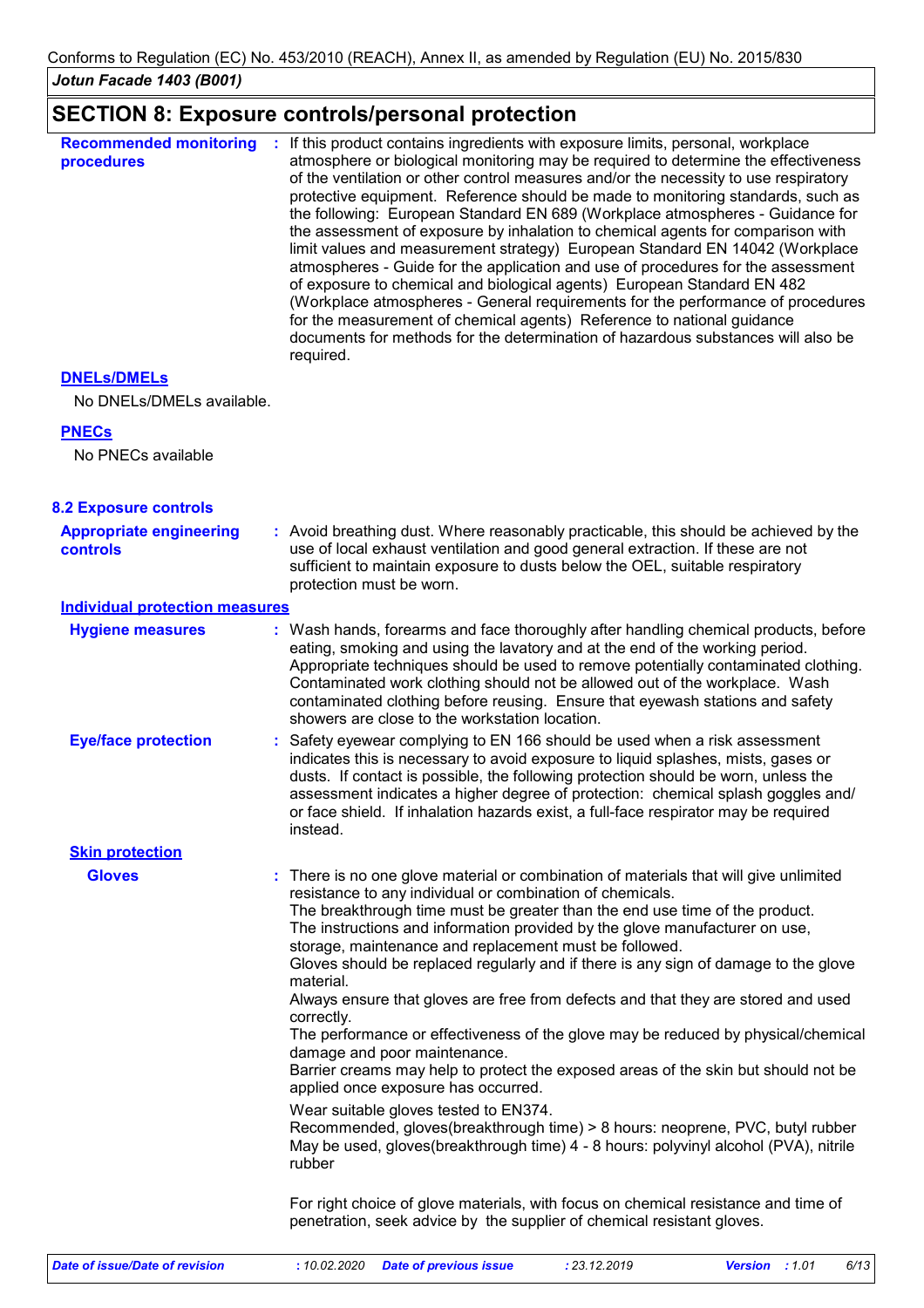## **SECTION 8: Exposure controls/personal protection**

|                                                  | The user must check that the final choice of type of glove selected for handling this<br>product is the most appropriate and takes into account the particular conditions of<br>use, as included in the user's risk assessment.                  |
|--------------------------------------------------|--------------------------------------------------------------------------------------------------------------------------------------------------------------------------------------------------------------------------------------------------|
| <b>Body protection</b>                           | : Personnel should wear protective clothing. Care should be taken in the selection of<br>protective clothing to ensure that inflammation and irritation of the skin at the neck<br>and wrists through contact with the powder are avoided.       |
| <b>Other skin protection</b>                     | : Appropriate footwear and any additional skin protection measures should be<br>selected based on the task being performed and the risks involved and should be<br>approved by a specialist before handling this product.                        |
| <b>Respiratory protection</b>                    | : If workers are exposed to concentrations above the exposure limit, they must use a<br>respirator according to EN 140. If dust is generated and ventilation is inadequate,<br>use respirator that will protect against dust/mist. (FFP2 / N95). |
| <b>Environmental exposure</b><br><b>controls</b> | : Do not allow to enter drains or watercourses.                                                                                                                                                                                                  |

# **SECTION 9: Physical and chemical properties**

| 9.1 Information on basic physical and chemical properties   |                                                                   |
|-------------------------------------------------------------|-------------------------------------------------------------------|
| <b>Appearance</b>                                           |                                                                   |
| <b>Physical state</b>                                       | : Solid. Powder.                                                  |
| <b>Colour</b>                                               | : Various                                                         |
| <b>Odour</b>                                                | : Odourless.                                                      |
| <b>Odour threshold</b>                                      | : Not applicable.                                                 |
| pH                                                          | : Not applicable.                                                 |
| <b>Melting point (dust)</b>                                 | $: 85 - 115 °C$                                                   |
| Initial boiling point and<br>boiling range                  | : Not applicable.                                                 |
| <b>Flash point</b>                                          | : Not applicable.                                                 |
| <b>Evaporation rate</b>                                     | : Not applicable.                                                 |
| <b>Flammability (solid, gas)</b>                            | : Fine dust clouds may form explosive mixtures with air.          |
| <b>Lower explosion limit (dust)</b>                         | : $30$ g/m <sup>3</sup> (EN 14034-3)                              |
| Minimum ignition energy (mJ)                                | $: 10 - 30$ (EN 13821)                                            |
| <b>Vapour pressure</b>                                      | : Not applicable.                                                 |
| <b>Vapour density</b>                                       | : Not applicable.                                                 |
| <b>Density</b>                                              | : 1.2 to 1.9 $g/cm3$                                              |
| <b>Solubility(ies)</b>                                      | : Insoluble in the following materials: cold water and hot water. |
| Partition coefficient: n-octanol/: Not applicable.<br>water |                                                                   |
| <b>Auto-ignition temperature</b>                            | $:$ >450°C                                                        |
| <b>Decomposition temperature</b>                            | $: >230^{\circ}C$                                                 |
| <b>Viscosity</b>                                            | : Not applicable.                                                 |

### **9.2 Other information**

No additional information.

## **SECTION 10: Stability and reactivity 10.4 Conditions to avoid 10.2 Chemical stability :** Stable under recommended storage and handling conditions (see Section 7). **:** Avoid the creation of dust when handling and avoid all possible sources of ignition **10.3 Possibility of hazardous reactions :** Under normal conditions of storage and use, hazardous reactions will not occur. **10.1 Reactivity :** Fine dust clouds may form explosive mixtures with air. (spark or flame). *Date of issue/Date of revision* **:** *10.02.2020 Date of previous issue : 23.12.2019 Version : 1.01 7/13*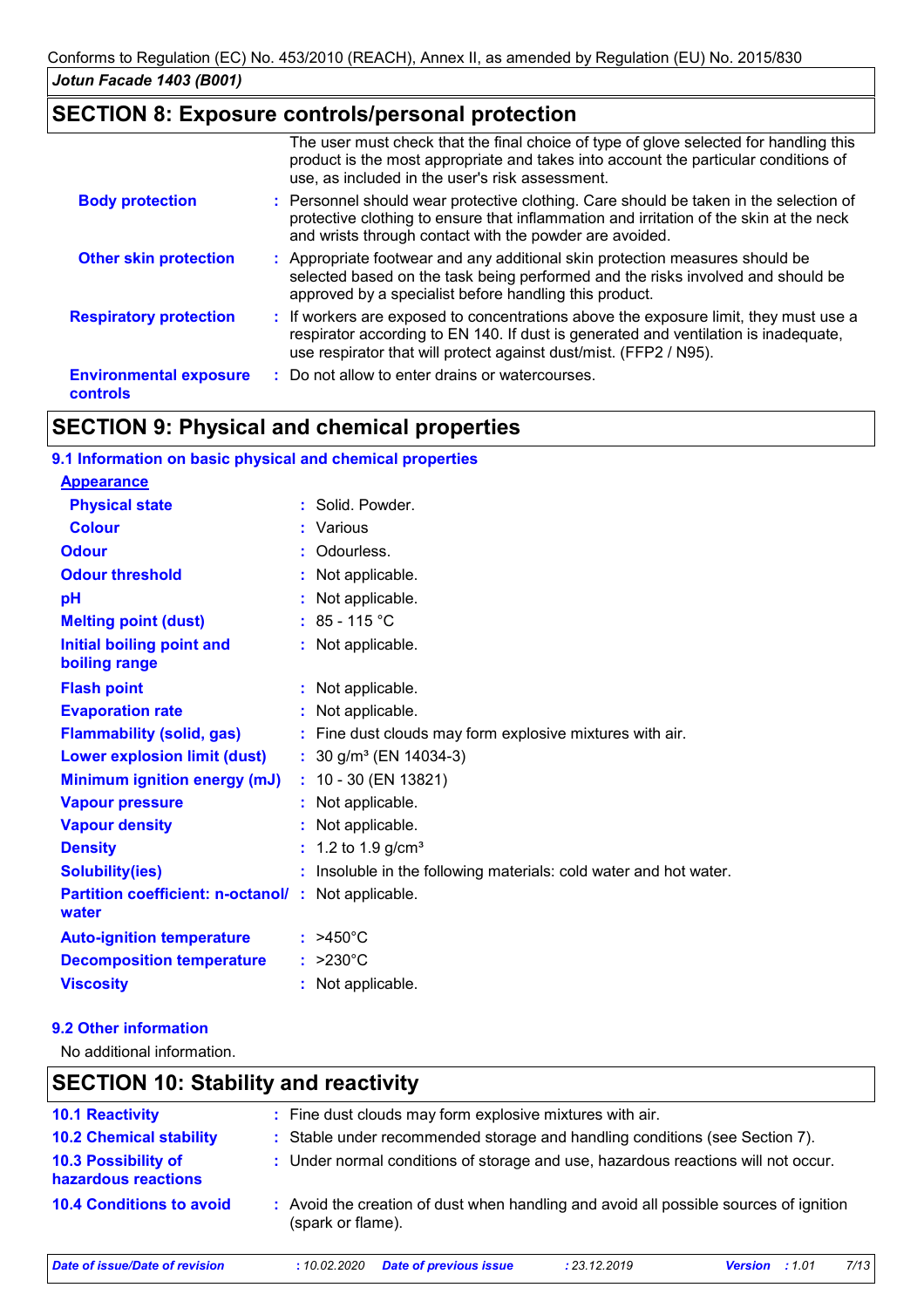## **SECTION 10: Stability and reactivity**

Take precautionary measures against electrostatic discharges.

To avoid fire or explosion, dissipate static electricity during transfer by earthing and bonding containers and equipment before transferring material. Prevent dust accumulation.

**10.6 Hazardous decomposition products 10.5 Incompatible materials :**

**:** Decomposition products may include the following materials: carbon monoxide, carbon dioxide, smoke, oxides of nitrogen.

# **SECTION 11: Toxicological information**

: Not applicable.

## **11.1 Information on toxicological effects**

### **Acute toxicity**

| <b>Product/ingredient name</b>                                                    | <b>Result</b> | <b>Species</b> | <b>Dose</b> | <b>Exposure</b> |
|-----------------------------------------------------------------------------------|---------------|----------------|-------------|-----------------|
| $1,3,5$ -tris(oxiranylmethyl)-1,<br>$ 3,5$ -triazine-2,4,6(1h,3h,5h)-<br>l trione | ILD50 Oral    | Rat            | 138 mg/kg   |                 |
| zinc di(benzothiazol-2-yl)<br>l disulphide                                        | ILD50 Oral    | Rat            | $540$ mg/kg |                 |

## **Acute toxicity estimates**

| <b>Route</b>         | <b>ATE value</b> |
|----------------------|------------------|
| <b>Oral</b>          | 1911 mg/kg       |
| Inhalation (vapours) | 57.33 mg/l       |

### **Irritation/Corrosion**

| <b>Product/ingredient name</b>                                                                  | <b>Result</b>   | <b>Species</b>                     | <b>Score</b> | <b>Exposure</b>   | <b>Observation</b> |
|-------------------------------------------------------------------------------------------------|-----------------|------------------------------------|--------------|-------------------|--------------------|
| 1,3,5-tris(oxiranylmethyl)-1,3, Eyes - Severe irritant<br>5-triazine-2,4,6(1h,3h,5h)-<br>trione |                 | Rabbit                             |              | 100<br>milligrams |                    |
|                                                                                                 | Eyes - Irritant | Mammal -<br>species<br>unspecified |              |                   |                    |

## **Sensitisation**

| <b>Product/ingredient name</b>                                                                                                                      | <b>Route of</b><br>exposure | <b>Species</b>                  | <b>Result</b> |
|-----------------------------------------------------------------------------------------------------------------------------------------------------|-----------------------------|---------------------------------|---------------|
| $1,3,5$ -tris(oxiranylmethyl)-1,3, skin<br>5-triazine-2,4,6(1h,3h,5h)-<br>trione                                                                    |                             | Mammal - species<br>unspecified | Sensitising   |
| zinc di(benzothiazol-2-yl)<br>disulphide                                                                                                            | skin                        | Mammal - species<br>unspecified | Sensitising   |
| N,N,N,N-tetrakis(4,6-bis<br>$\vert$ (butyl-(N-methyl-2,2,6,<br>6-tetramethylpiperidin-4-yl)<br>amino)triazin-2-yl)-4,<br>7-diazadecane-1,10-diamine | skin                        | Mammal - species<br>unspecified | Sensitising   |

## **Mutagenicity**

May cause genetic defects.

## **Carcinogenicity**

No known significant effects or critical hazards.

### **Reproductive toxicity**

### **Developmental effects :**

: No known significant effects or critical hazards.

## **Fertility effects :**

: No known significant effects or critical hazards.

## **Specific target organ toxicity (single exposure)**

Based on available data, the classification criteria are not met.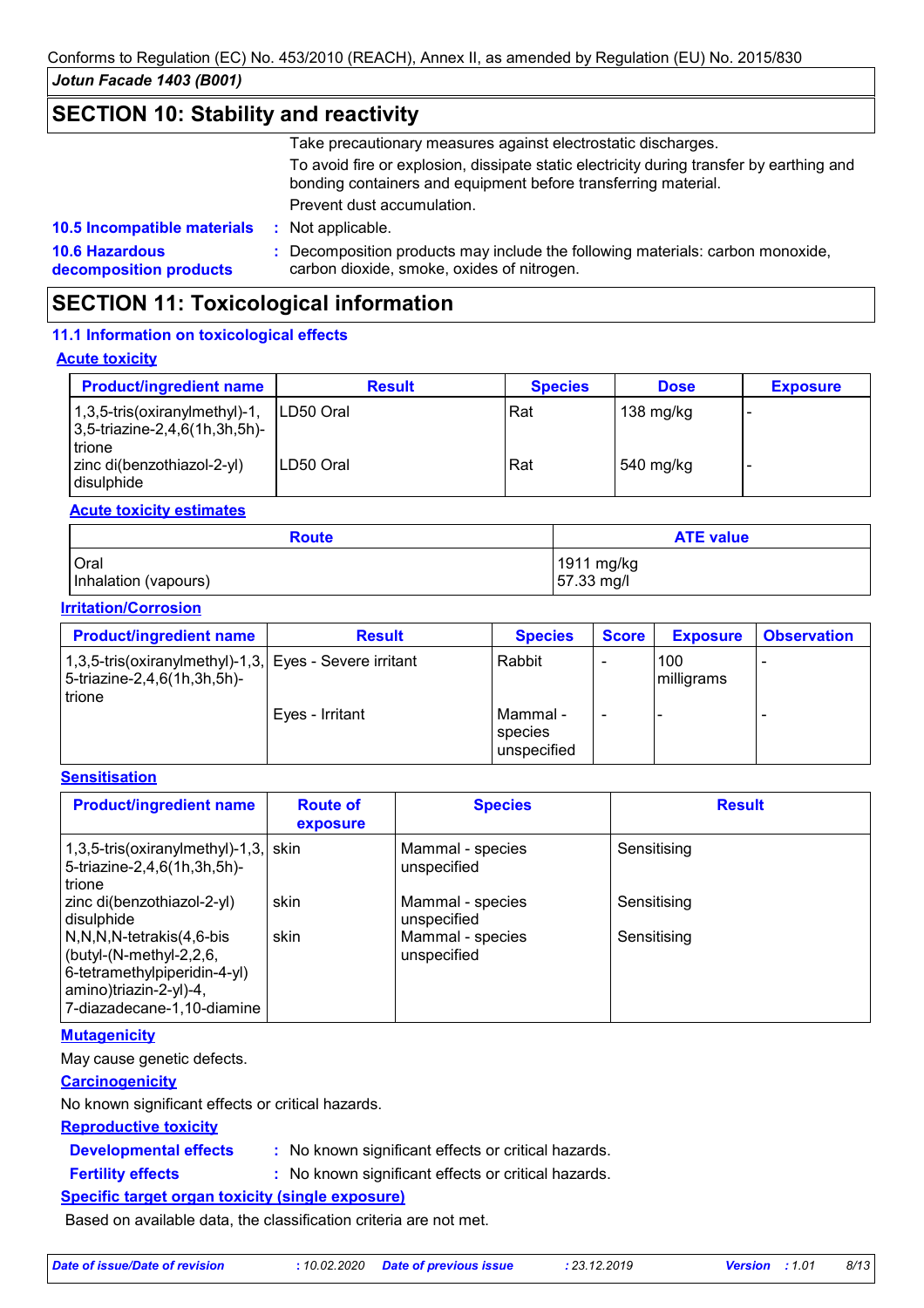## **SECTION 11: Toxicological information**

**Specific target organ toxicity (repeated exposure)**

| <b>Product/ingredient name</b>                                                                                                                                                                                                  | <b>Category</b>          | <b>Route of</b><br>exposure      | <b>Target organs</b>                 |
|---------------------------------------------------------------------------------------------------------------------------------------------------------------------------------------------------------------------------------|--------------------------|----------------------------------|--------------------------------------|
| 1,3,5-tris(oxiranylmethyl)-1,3,5-triazine-2,4,6(1h,3h,5h)-<br>trione<br>$\sqrt{N,N,N}$ -tetrakis $(4,6$ -bis $\frac{N-1}{N}$ -methyl-2,2,6,<br>6-tetramethylpiperidin-4-yl)amino)triazin-2-yl)-4,<br>7-diazadecane-1,10-diamine | Category 2<br>Category 2 | Not determined<br>Not determined | l Not determined<br>lymphatic system |

### **Aspiration hazard**

Based on available data, the classification criteria are not met.

**Other information :** : None identified.

## **SECTION 12: Ecological information**

## **12.1 Toxicity**

There are no data available on the mixture itself.

Coating powder residues should not be allowed to enter drains or watercourses or be deposited where they could affect ground or surface waters.

The mixture has been assessed following the summation method of the CLP Regulation (EC) No 1272/2008 and is classified for eco-toxicological properties accordingly. See Sections 2 and 3 for details. This material is harmful to aquatic life with long lasting effects.

## **12.2 Persistence and degradability**

Not available.

### **12.3 Bioaccumulative potential**

| <b>Product/ingredient name</b>                                                                                                                      | $LogP_{ow}$ | <b>BCF</b> | <b>Potential</b> |
|-----------------------------------------------------------------------------------------------------------------------------------------------------|-------------|------------|------------------|
| 1,3,5-tris(oxiranylmethyl)-1,3, $\vert$ -0.8<br>5-triazine-2,4,6(1h,3h,5h)-<br>trione                                                               |             |            | low              |
| zinc di(benzothiazol-2-yl)<br>disulphide                                                                                                            | 5.02        | <8         | i low            |
| $N, N, N$ -tetrakis $(4, 6$ -bis<br>(butyl-(N-methyl-2,2,6,<br>6-tetramethylpiperidin-4-yl)<br>amino)triazin-2-yl)-4,<br>7-diazadecane-1,10-diamine | $-0.94$     |            | low.             |

| <b>12.4 Mobility in soil</b>                     |                    |
|--------------------------------------------------|--------------------|
| <b>Soil/water partition</b><br>coefficient (Koc) | : Not available.   |
| <b>Mobility</b>                                  | $:$ Not available. |
| 12.5 Results of PBT and vPvB assessment          |                    |
| <b>PBT</b>                                       | : Not applicable.  |
| <b>vPvB</b>                                      | : Not applicable.  |

**12.6 Other adverse effects** : No known significant effects or critical hazards.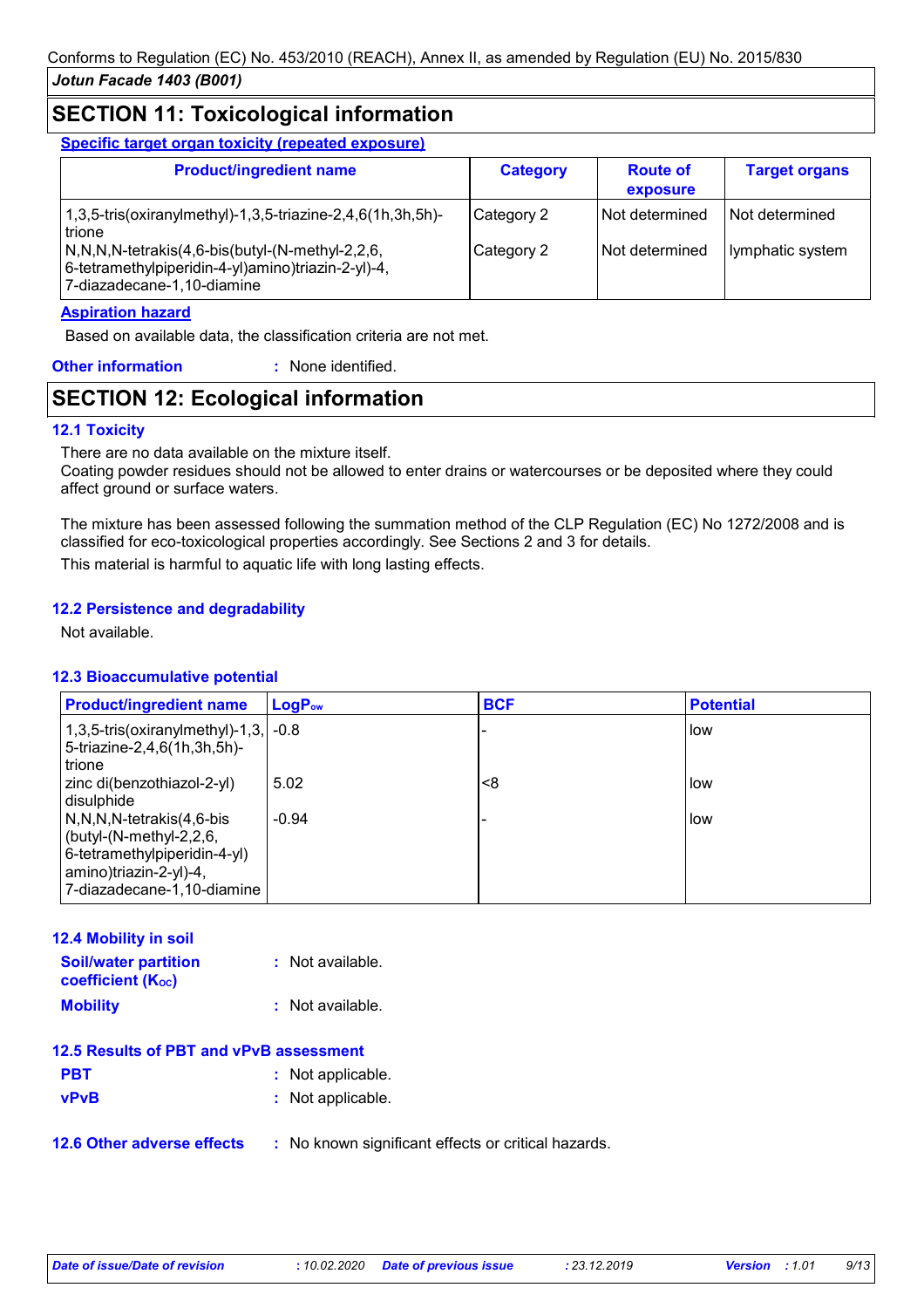## **SECTION 13: Disposal considerations**

The information in this section contains generic advice and guidance. The list of Identified Uses in Section 1 should be consulted for any available use-specific information provided in the Exposure Scenario(s).

### **13.1 Waste treatment methods**

| <b>Product</b>                           |                                                                                                                                                                                                                                                                                                                                                                                                                                                                                                                                                    |
|------------------------------------------|----------------------------------------------------------------------------------------------------------------------------------------------------------------------------------------------------------------------------------------------------------------------------------------------------------------------------------------------------------------------------------------------------------------------------------------------------------------------------------------------------------------------------------------------------|
| <b>Methods of disposal</b>               | The generation of waste should be avoided or minimised wherever possible.<br>Disposal of this product, solutions and any by-products should at all times comply<br>with the requirements of environmental protection and waste disposal legislation<br>and any regional local authority requirements. Dispose of surplus and non-<br>recyclable products via a licensed waste disposal contractor. Waste should not be<br>disposed of untreated to the sewer unless fully compliant with the requirements of<br>all authorities with jurisdiction. |
| <b>Hazardous waste</b>                   | : Yes.                                                                                                                                                                                                                                                                                                                                                                                                                                                                                                                                             |
| <b>Disposal considerations</b>           | Do not allow to enter drains or watercourses.<br>÷.<br>Dispose of according to all federal, state and local applicable regulations.<br>If this product is mixed with other wastes, the original waste product code may no<br>longer apply and the appropriate code should be assigned.<br>For further information, contact your local waste authority.                                                                                                                                                                                             |
| <b>European waste</b><br>catalogue (EWC) | : 08 01 11* Waste paint and varnish containing organic solvents or other dangerous<br>substances                                                                                                                                                                                                                                                                                                                                                                                                                                                   |
| <b>Packaging</b>                         |                                                                                                                                                                                                                                                                                                                                                                                                                                                                                                                                                    |
| <b>Methods of disposal</b>               | The generation of waste should be avoided or minimised wherever possible. Waste<br>packaging should be recycled. Incineration or landfill should only be considered<br>when recycling is not feasible.                                                                                                                                                                                                                                                                                                                                             |
| <b>Disposal considerations</b>           | Using information provided in this safety data sheet, advice should be obtained from<br>÷.<br>the relevant waste authority on the classification of empty containers.<br>Empty containers must be scrapped or reconditioned.<br>Dispose of containers contaminated by the product in accordance with local or<br>national legal provisions.                                                                                                                                                                                                        |
| <b>Type of packaging</b>                 | European waste catalogue (EWC)                                                                                                                                                                                                                                                                                                                                                                                                                                                                                                                     |
| <b>CEPE Paint Guidelines</b>             | 15 01 10*<br>packaging containing residues of or contaminated by<br>hazardous substances                                                                                                                                                                                                                                                                                                                                                                                                                                                           |
| <b>Special precautions</b>               | This material and its container must be disposed of in a safe way. Care should be<br>taken when handling emptied containers that have not been cleaned or rinsed out.<br>Empty containers or liners may retain some product residues. Avoid dispersal of<br>spilt material and runoff and contact with soil, waterways, drains and sewers.                                                                                                                                                                                                         |

# **SECTION 14: Transport information**

|                                           | <b>ADR/RID</b>           | <b>ADN</b>     | <b>IMDG</b>    | <b>IATA</b>    |
|-------------------------------------------|--------------------------|----------------|----------------|----------------|
| 14.1 UN number                            | Not regulated.           | Not regulated. | Not regulated. | Not regulated. |
| 14.2 UN proper<br>shipping name           | $\blacksquare$           |                |                |                |
| <b>14.3 Transport</b><br>hazard class(es) | $\overline{\phantom{0}}$ |                | ۰              |                |
| <b>14.4 Packing</b><br>group              |                          |                |                |                |
| 14.5<br><b>Environmental</b><br>hazards   | No.                      | No.            | No.            | No.            |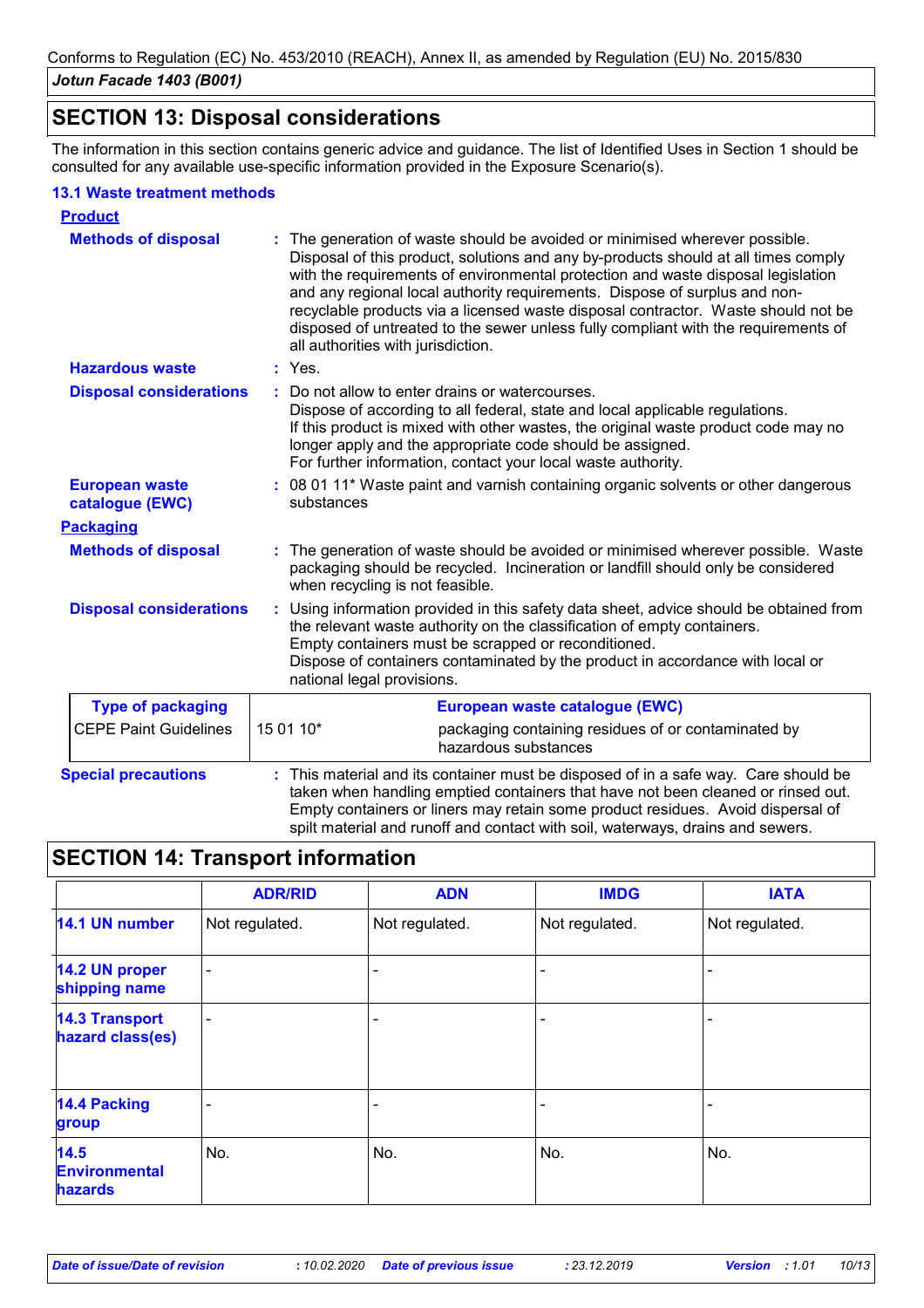*Jotun Facade 1403 (B001)* Conforms to Regulation (EC) No. 453/2010 (REACH), Annex II, as amended by Regulation (EU) No. 2015/830

## **SECTION 14: Transport information**

| 14.6 Special precautions for : Tr |    |
|-----------------------------------|----|
| user                              | ur |

**Transport within user's premises:** always transport in closed containers that are **:** upright and secure. Ensure that persons transporting the product know what to do in the event of an accident or spillage.

**14.7 Transport in bulk according to Annex II of Marpol and the IBC Code**

**:** Not applicable.

## **SECTION 15: Regulatory information**

**15.1 Safety, health and environmental regulations/legislation specific for the substance or mixture EU Regulation (EC) No. 1907/2006 (REACH)**

## **Annex XIV - List of substances subject to authorisation**

### **Annex XIV**

None of the components are listed.

**Substances of very high concern**

| <b>Ingredient name</b>                                                                 | <b>Intrinsic property</b> | <b>Status</b> | Reference<br>number | Date of<br>revision |
|----------------------------------------------------------------------------------------|---------------------------|---------------|---------------------|---------------------|
| $(1,3,5\text{-}Tris(oxiran-2\text{-}vImethyl)-1,3)$<br>5-triazinane-2,4,6-trione; TGIC | Mutagen                   | Candidate     | ED/87/2012          | 18.06.2012          |

**Annex XVII - Restrictions** : Restricted to professional users.

#### **on the manufacture, placing on the market**

**and use of certain** 

**dangerous substances, mixtures and articles**

## **Other EU regulations**

| <b>UNGLEU IBULIQUOIS</b>                       |                   |
|------------------------------------------------|-------------------|
| <b>VOC</b>                                     | : Not available.  |
| <b>VOC for Ready-for-Use</b><br><b>Mixture</b> | : Not applicable. |
| <b>Europe inventory</b>                        | : Not determined. |

**Ozone depleting substances (1005/2009/EU)** Not listed.

**Prior Informed Consent (PIC) (649/2012/EU)** Not listed.

### **Seveso Directive**

This product is not controlled under the Seveso Directive.

### **National regulations**

**Industrial use <b>:** The information contained in this safety data sheet does not constitute the user's own assessment of workplace risks, as required by other health and safety legislation. The provisions of the national health and safety at work regulations apply to the use of this product at work.

**International regulations**

| <b>Chemical Weapon Convention List Schedules I, II &amp; III Chemicals</b> |
|----------------------------------------------------------------------------|
|----------------------------------------------------------------------------|

Not listed.

**Montreal Protocol (Annexes A, B, C, E)**

Not listed.

## **Stockholm Convention on Persistent Organic Pollutants**

Not listed.

**Rotterdam Convention on Prior Informed Consent (PIC)**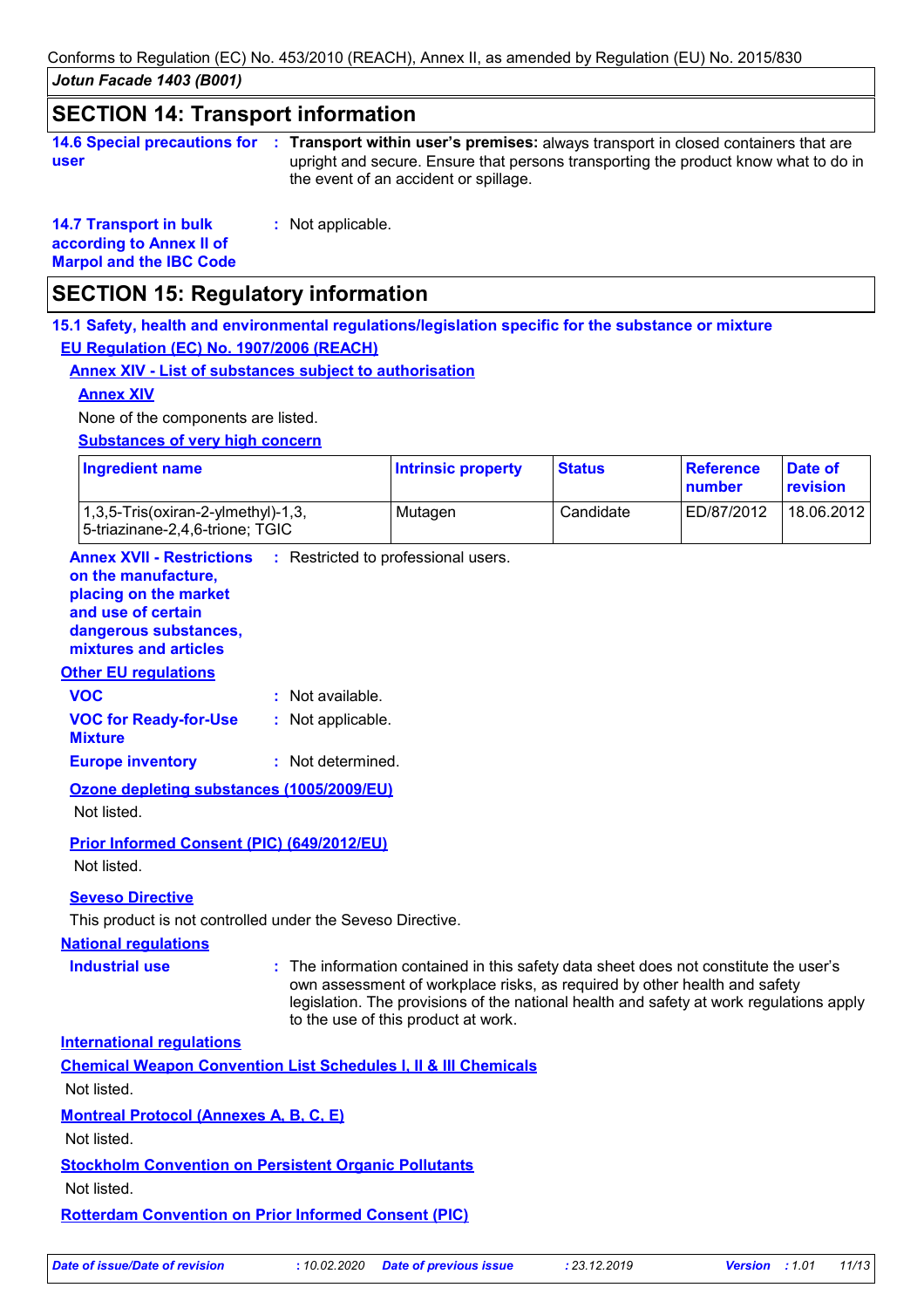# **SECTION 15: Regulatory information**

Not listed.

## **UNECE Aarhus Protocol on POPs and Heavy Metals**

Not listed.

| <b>15.2 Chemical safety</b> | : Not applicable. |
|-----------------------------|-------------------|
| assessment                  |                   |

# **SECTION 16: Other information**

 $\nabla$  Indicates information that has changed from previously issued version.

| <b>Abbreviations and</b><br>acronyms | $\therefore$ ATE = Acute Toxicity Estimate<br>CLP = Classification, Labelling and Packaging Regulation [Regulation (EC) No.<br>1272/2008] |  |  |
|--------------------------------------|-------------------------------------------------------------------------------------------------------------------------------------------|--|--|
|                                      | DMEL = Derived Minimal Effect Level                                                                                                       |  |  |
|                                      | DNEL = Derived No Effect Level                                                                                                            |  |  |
|                                      | EUH statement = CLP-specific Hazard statement                                                                                             |  |  |
|                                      | PBT = Persistent, Bioaccumulative and Toxic                                                                                               |  |  |
|                                      | <b>PNEC = Predicted No Effect Concentration</b>                                                                                           |  |  |
|                                      | <b>RRN = REACH Registration Number</b>                                                                                                    |  |  |
|                                      | vPvB = Very Persistent and Very Bioaccumulative                                                                                           |  |  |

#### **Procedure used to derive the classification according to Regulation (EC) No. 1272/2008 [CLP/GHS]**

| <b>Classification</b>   | <b>Justification</b> |
|-------------------------|----------------------|
| Acute Tox. 4, H302      | Calculation method   |
| Eye Dam. 1, H318        | Calculation method   |
| Skin Sens. 1, H317      | Calculation method   |
| Muta. 1B, H340          | Calculation method   |
| Aquatic Chronic 3, H412 | Calculation method   |

#### **Full text of abbreviated H statements**

| H <sub>301</sub> | Toxic if swallowed.                                      |
|------------------|----------------------------------------------------------|
| H302             | Harmful if swallowed.                                    |
| H <sub>317</sub> | May cause an allergic skin reaction.                     |
| H318             | Causes serious eye damage.                               |
| H <sub>331</sub> | Toxic if inhaled.                                        |
| H340             | May cause genetic defects.                               |
| H373             | May cause damage to organs through prolonged or repeated |
|                  | exposure.                                                |
| H400             | Very toxic to aquatic life.                              |
| H410             | Very toxic to aquatic life with long lasting effects.    |
| H411             | Toxic to aquatic life with long lasting effects.         |
| H412             | Harmful to aquatic life with long lasting effects.       |

## **Full text of classifications [CLP/GHS]**

| Acute Tox. 3, H301<br>Acute Tox. 3, H331<br>Acute Tox. 4, H302<br>Aquatic Acute 1, H400<br>Aquatic Chronic 1, H410<br>Aquatic Chronic 2, H411<br>Aquatic Chronic 3, H412<br>Eye Dam. 1, H318<br>Muta. 1B, H340<br>Skin Sens. 1, H317<br><b>STOT RE 2, H373</b> |              | <b>ACUTE TOXICITY (oral) - Category 3</b><br><b>ACUTE TOXICITY (inhalation) - Category 3</b><br><b>ACUTE TOXICITY (oral) - Category 4</b><br>SHORT-TERM (ACUTE) AQUATIC HAZARD - Category 1<br>LONG-TERM (CHRONIC) AQUATIC HAZARD - Category 1<br>LONG-TERM (CHRONIC) AQUATIC HAZARD - Category 2<br>LONG-TERM (CHRONIC) AQUATIC HAZARD - Category 3<br>SERIOUS EYE DAMAGE/EYE IRRITATION - Category 1<br><b>GERM CELL MUTAGENICITY - Category 1B</b><br>SKIN SENSITISATION - Category 1<br>SPECIFIC TARGET ORGAN TOXICITY - REPEATED<br><b>EXPOSURE - Category 2</b> |
|----------------------------------------------------------------------------------------------------------------------------------------------------------------------------------------------------------------------------------------------------------------|--------------|-----------------------------------------------------------------------------------------------------------------------------------------------------------------------------------------------------------------------------------------------------------------------------------------------------------------------------------------------------------------------------------------------------------------------------------------------------------------------------------------------------------------------------------------------------------------------|
| Date of printing                                                                                                                                                                                                                                               | : 10.02.2020 |                                                                                                                                                                                                                                                                                                                                                                                                                                                                                                                                                                       |
| Date of issue/ Date of<br>revision                                                                                                                                                                                                                             | : 10.02.2020 |                                                                                                                                                                                                                                                                                                                                                                                                                                                                                                                                                                       |